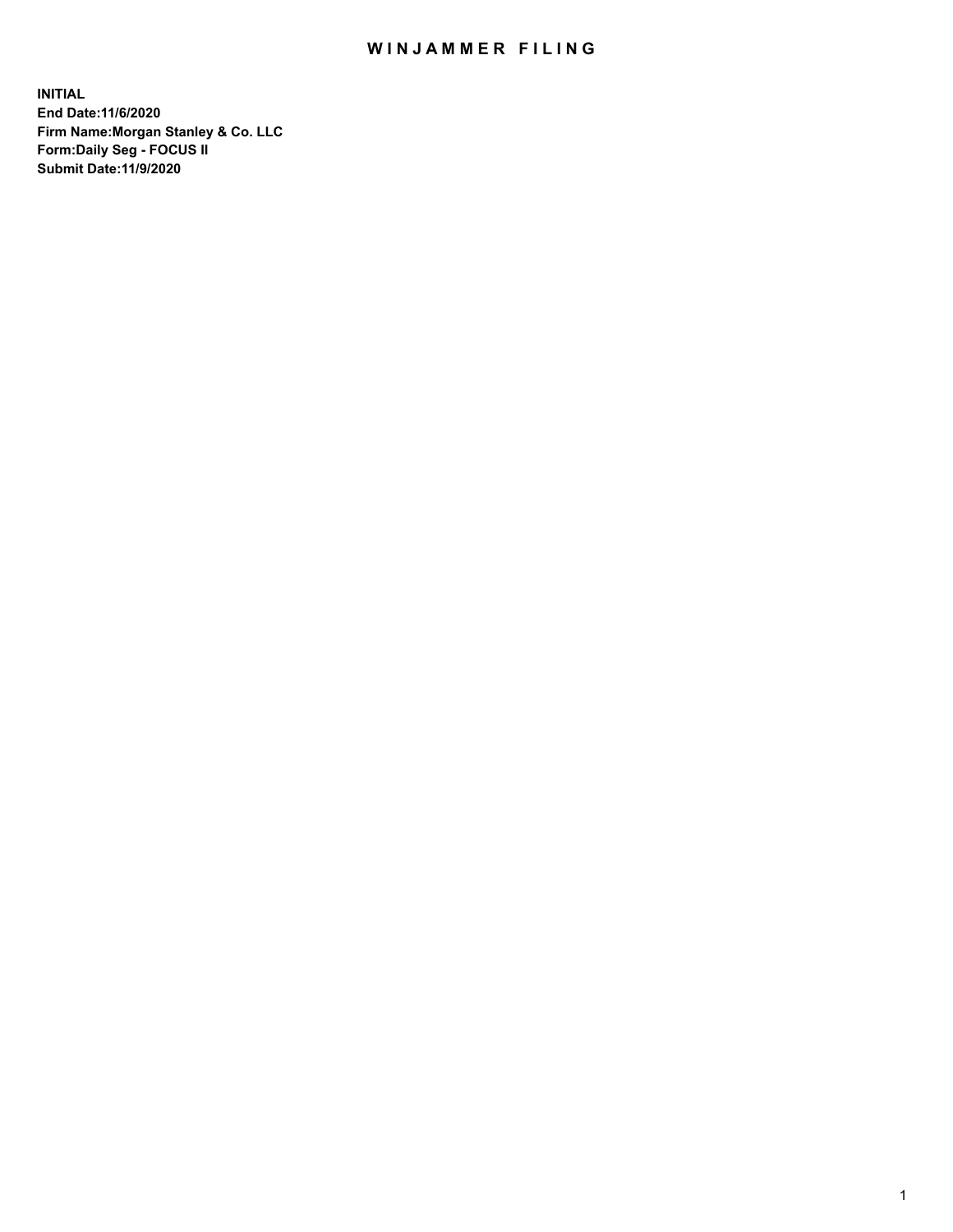**INITIAL End Date:11/6/2020 Firm Name:Morgan Stanley & Co. LLC Form:Daily Seg - FOCUS II Submit Date:11/9/2020 Daily Segregation - Cover Page**

| Name of Company                                                                                          | Morgan Stanley & Co. LLC     |
|----------------------------------------------------------------------------------------------------------|------------------------------|
| <b>Contact Name</b>                                                                                      | <b>Ikram Shah</b>            |
| <b>Contact Phone Number</b>                                                                              | 212-276-0963                 |
| <b>Contact Email Address</b>                                                                             | Ikram.shah@morganstanley.com |
|                                                                                                          |                              |
| FCM's Customer Segregated Funds Residual Interest Target (choose one):<br>a. Minimum dollar amount: ; or | 235,000,000                  |
| b. Minimum percentage of customer segregated funds required:% ; or                                       | <u>0</u>                     |
| c. Dollar amount range between: and; or                                                                  | <u>00</u>                    |
| d. Percentage range of customer segregated funds required between: % and %.                              | 0 <sup>0</sup>               |
| FCM's Customer Secured Amount Funds Residual Interest Target (choose one):                               |                              |
| a. Minimum dollar amount: ; or                                                                           | 140,000,000                  |
| b. Minimum percentage of customer secured funds required:%; or                                           | <u>0</u>                     |
| c. Dollar amount range between: and; or                                                                  | <u>0 0</u>                   |
| d. Percentage range of customer secured funds required between:% and%.                                   | 0 Q                          |
| FCM's Cleared Swaps Customer Collateral Residual Interest Target (choose one):                           |                              |
| a. Minimum dollar amount: ; or                                                                           | 92,000,000                   |
| b. Minimum percentage of cleared swaps customer collateral required:% ; or                               | <u>0</u>                     |
| c. Dollar amount range between: and; or                                                                  | 0 Q                          |
| d. Percentage range of cleared swaps customer collateral required between:% and%.                        | 0 <sub>0</sub>               |

Attach supporting documents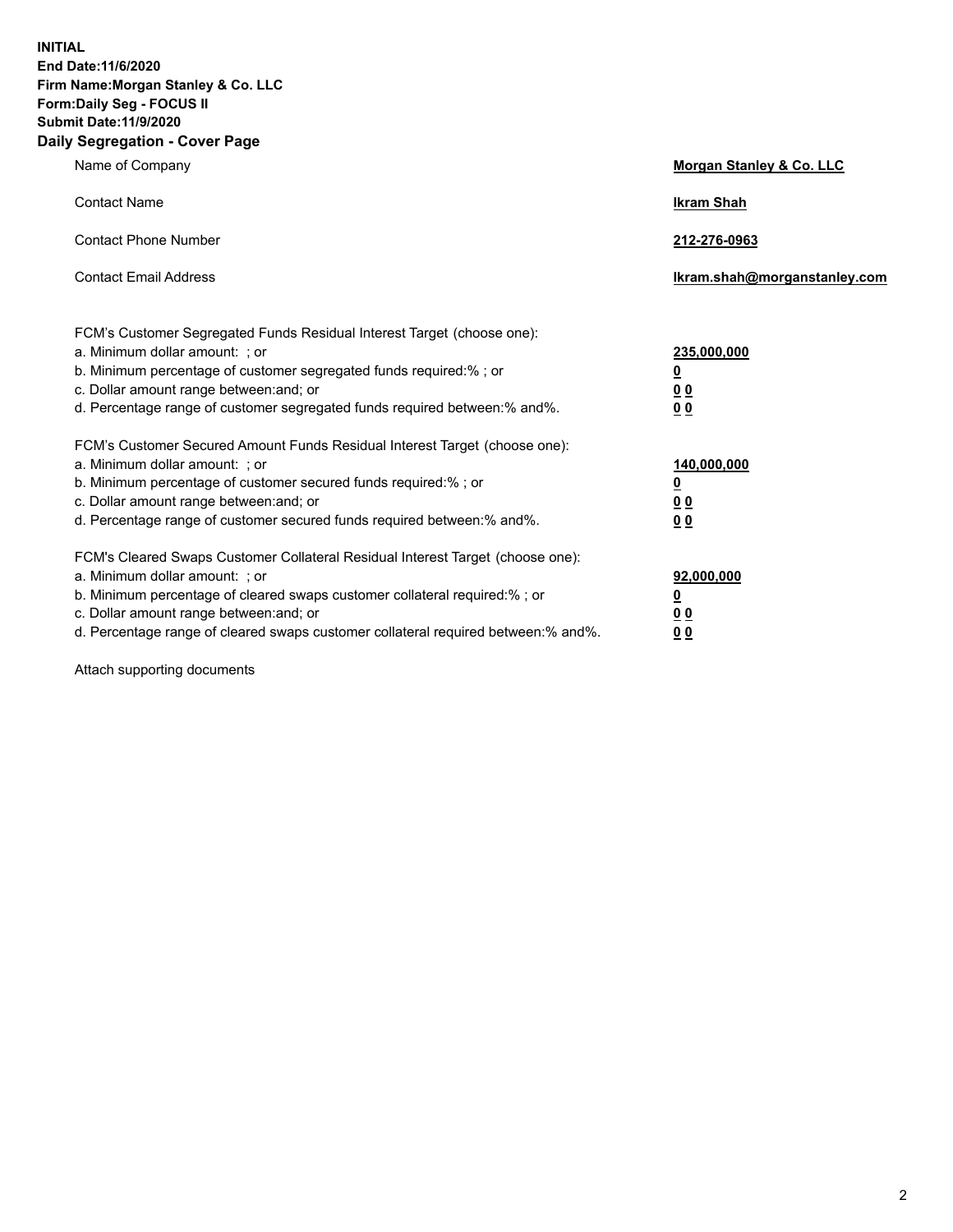## **INITIAL End Date:11/6/2020 Firm Name:Morgan Stanley & Co. LLC Form:Daily Seg - FOCUS II Submit Date:11/9/2020 Daily Segregation - Secured Amounts**

Foreign Futures and Foreign Options Secured Amounts Amount required to be set aside pursuant to law, rule or regulation of a foreign government or a rule of a self-regulatory organization authorized thereunder 1. Net ledger balance - Foreign Futures and Foreign Option Trading - All Customers A. Cash **4,385,303,471** [7315] B. Securities (at market) **2,647,236,548** [7317] 2. Net unrealized profit (loss) in open futures contracts traded on a foreign board of trade **459,433,452** [7325] 3. Exchange traded options a. Market value of open option contracts purchased on a foreign board of trade **13,124,684** [7335] b. Market value of open contracts granted (sold) on a foreign board of trade **-16,944,744** [7337] 4. Net equity (deficit) (add lines 1. 2. and 3.) **7,488,153,411** [7345] 5. Account liquidating to a deficit and account with a debit balances - gross amount **49,226,585** [7351] Less: amount offset by customer owned securities **-40,979,421** [7352] **8,247,164**

- 6. Amount required to be set aside as the secured amount Net Liquidating Equity Method (add lines 4 and 5)
- 7. Greater of amount required to be set aside pursuant to foreign jurisdiction (above) or line 6.

## FUNDS DEPOSITED IN SEPARATE REGULATION 30.7 ACCOUNTS

- 1. Cash in banks
	- A. Banks located in the United States **828,675,973** [7500]
	- B. Other banks qualified under Regulation 30.7 **674,038,414** [7520] **1,502,714,387**
- 2. Securities
	- A. In safekeeping with banks located in the United States **454,520,316** [7540]
	- B. In safekeeping with other banks qualified under Regulation 30.7 **32,322,376** [7560] **486,842,692**
- 3. Equities with registered futures commission merchants
	-
	- B. Securities **0** [7590]
	- C. Unrealized gain (loss) on open futures contracts **97,071** [7600]
	- D. Value of long option contracts **0** [7610]
	- E. Value of short option contracts **0** [7615] **25,445,830** [7620]
- 4. Amounts held by clearing organizations of foreign boards of trade
	- A. Cash **0** [7640]
	- B. Securities **0** [7650]
	- C. Amount due to (from) clearing organization daily variation **0** [7660]
	- D. Value of long option contracts **0** [7670]
	- E. Value of short option contracts **0** [7675] **0** [7680]
- 5. Amounts held by members of foreign boards of trade
	-
	-
	- C. Unrealized gain (loss) on open futures contracts **459,336,381** [7720]
	- D. Value of long option contracts **13,124,684** [7730]
	-
- 6. Amounts with other depositories designated by a foreign board of trade **0** [7760]
- 7. Segregated funds on hand **0** [7765]
- 8. Total funds in separate section 30.7 accounts **7,890,299,062** [7770]
- 9. Excess (deficiency) Set Aside for Secured Amount (subtract line 7 Secured Statement Page 1 from Line 8)
- 10. Management Target Amount for Excess funds in separate section 30.7 accounts **140,000,000** [7780]
- 11. Excess (deficiency) funds in separate 30.7 accounts over (under) Management Target **253,898,487** [7785]

**0** [7305]

[7354] **7,496,400,575** [7355]

**7,496,400,575** [7360]

[7530]

[7570]

A. Cash **25,348,759** [7580]

 A. Cash **3,259,385,976** [7700] B. Securities **2,160,393,856** [7710] E. Value of short option contracts **-16,944,744** [7735] **5,875,296,153** [7740] **393,898,487** [7380]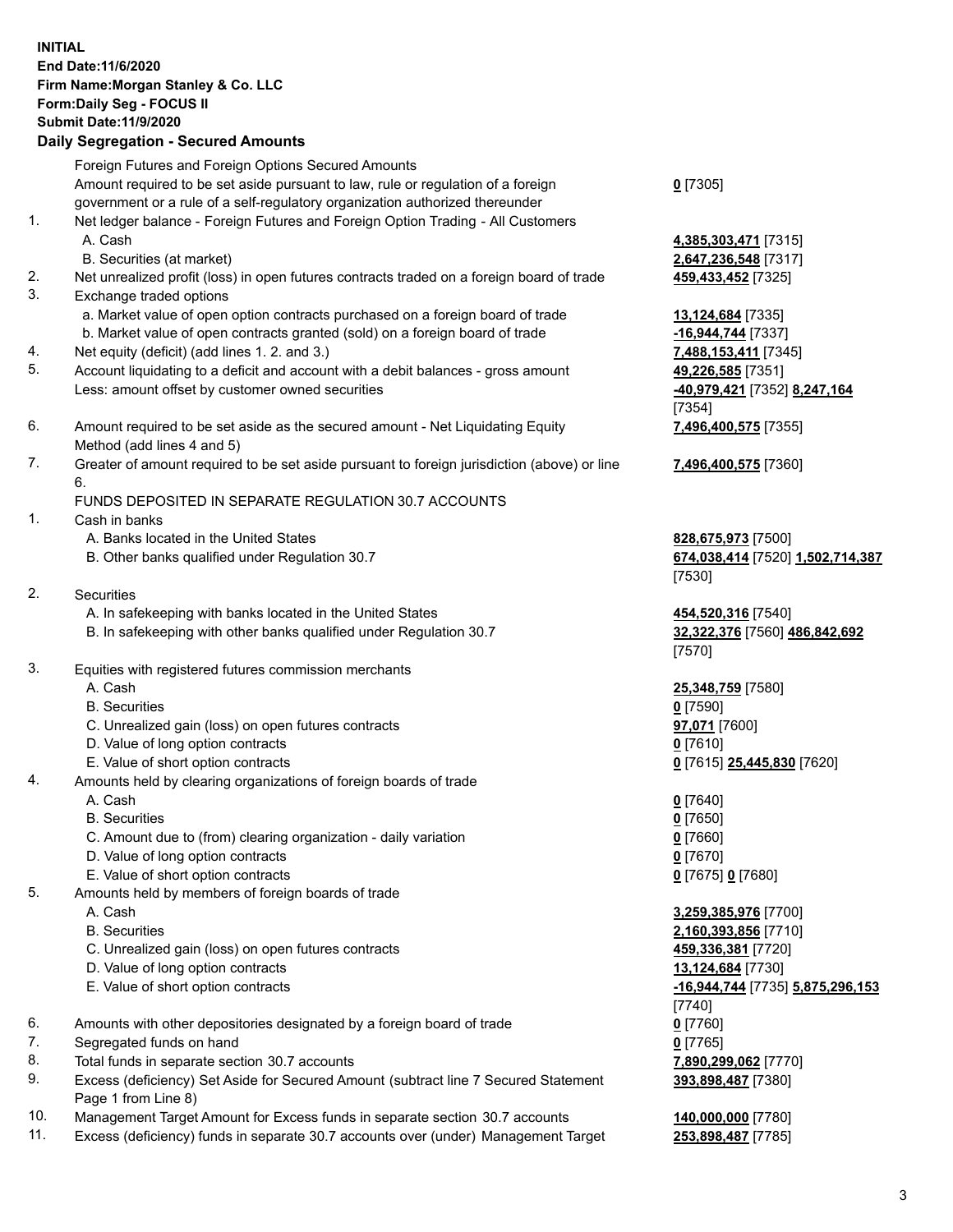**INITIAL End Date:11/6/2020 Firm Name:Morgan Stanley & Co. LLC Form:Daily Seg - FOCUS II Submit Date:11/9/2020 Daily Segregation - Segregation Statement** SEGREGATION REQUIREMENTS(Section 4d(2) of the CEAct) 1. Net ledger balance A. Cash **15,118,180,126** [7010] B. Securities (at market) **8,309,672,286** [7020] 2. Net unrealized profit (loss) in open futures contracts traded on a contract market **964,063,549** [7030] 3. Exchange traded options A. Add market value of open option contracts purchased on a contract market **579,611,226** [7032] B. Deduct market value of open option contracts granted (sold) on a contract market **-431,780,924** [7033] 4. Net equity (deficit) (add lines 1, 2 and 3) **24,539,746,263** [7040] 5. Accounts liquidating to a deficit and accounts with debit balances - gross amount **459,421,026** [7045] Less: amount offset by customer securities **-456,331,214** [7047] **3,089,812** [7050] 6. Amount required to be segregated (add lines 4 and 5) **24,542,836,075** [7060] FUNDS IN SEGREGATED ACCOUNTS 7. Deposited in segregated funds bank accounts A. Cash **3,813,951,766** [7070] B. Securities representing investments of customers' funds (at market) **0** [7080] C. Securities held for particular customers or option customers in lieu of cash (at market) **1,109,690,093** [7090] 8. Margins on deposit with derivatives clearing organizations of contract markets A. Cash **12,854,516,135** [7100] B. Securities representing investments of customers' funds (at market) **0** [7110] C. Securities held for particular customers or option customers in lieu of cash (at market) **7,199,982,193** [7120] 9. Net settlement from (to) derivatives clearing organizations of contract markets **108,078,471** [7130] 10. Exchange traded options A. Value of open long option contracts **579,611,226** [7132] B. Value of open short option contracts **-431,780,924** [7133] 11. Net equities with other FCMs A. Net liquidating equity **8,796,990** [7140] B. Securities representing investments of customers' funds (at market) **0** [7160] C. Securities held for particular customers or option customers in lieu of cash (at market) **0** [7170] 12. Segregated funds on hand **0** [7150] 13. Total amount in segregation (add lines 7 through 12) **25,242,845,950** [7180] 14. Excess (deficiency) funds in segregation (subtract line 6 from line 13) **700,009,875** [7190] 15. Management Target Amount for Excess funds in segregation **235,000,000** [7194]

16. Excess (deficiency) funds in segregation over (under) Management Target Amount Excess

**465,009,875** [7198]